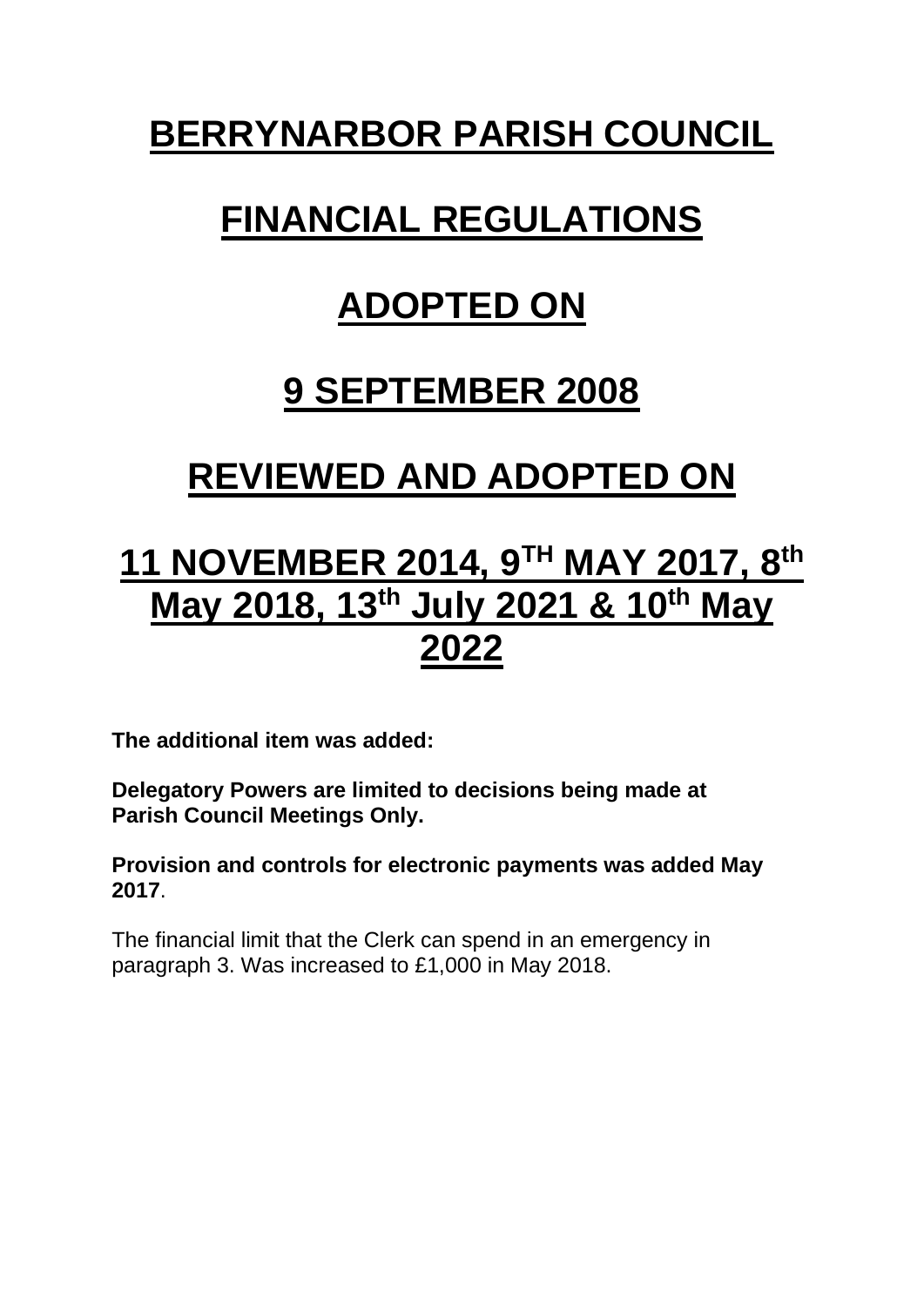### **BERRYNARBOR PARISH COUNCIL**

### **FINANCIAL REGULATIONS**

### **ADOPTED ON 9 SEPTEMBER 2008.**

#### 1. General

- 1.1 These financial regulations shall govern the conduct of financial transactions of the Council and shall only be amended by resolution of the Council.
- 1.2 The Responsible Financial Officer (RFO) under the policy direction of the Council shall be responsible for the proper administration of the Council's financial affairs.
- 1.3 The RFO shall be responsible for the production of financial management information.

#### 2. Annual Estimates

- 2.1 a budget shall be prepared by the RFO not later than the end of October in each year.
- 2.2 During November of each year the Council shall set the precept to be levied for the ensuing year.
- 2.3 The budget shall form the basis of the financial control for the ensuing year.

#### 3. Budgetary Control

- 3.1 Revenue expenditure may be incurred up to the amounts included in the Council's budget.
- 3.2 The RFO shall provide the Council with a statement of income and expenditure as requested.
- 3.3 The Clerk may incur expenditure on behalf of the Council which is necessary to carry out any repair, replacement or other work which is of such urgency that, in the opinion of the Clerk, it must be don't at once, whether or not there is a budgetary provision, subject to a financial limit of £1,000. The Clerk shall report the action taken to the Council as soon as practicable thereafter.
- 3.4 No expenditure shall be incurred in relation to any capital project and no contracts entered into or tender accepted involving expenditure on capital account unless the Council is satisfied that the necessary funds are available, or the requisite borrowing approval can be obtained.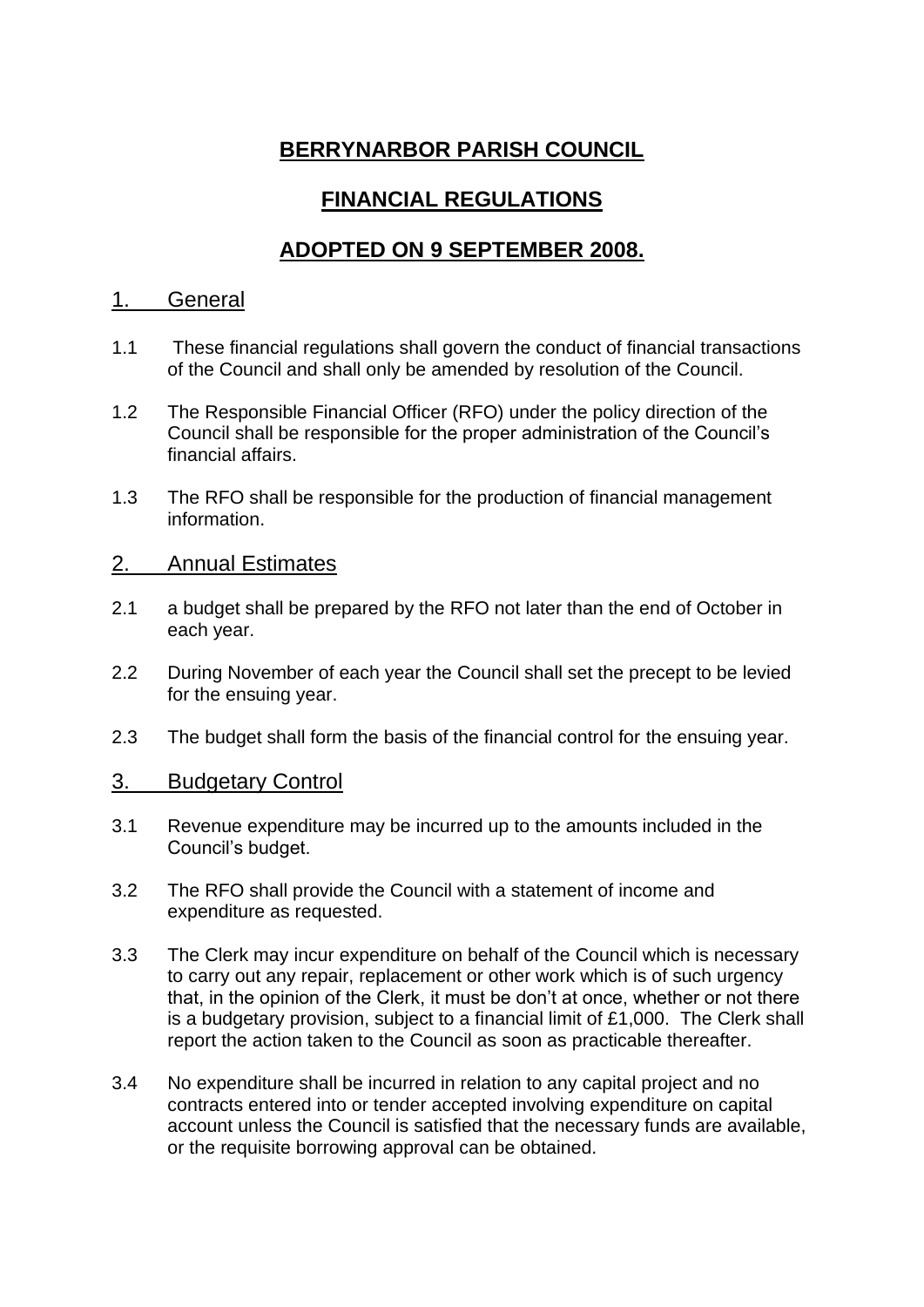#### 4. Accounting and Audit

- 4.1 All accounting procedures and finical records of the Council shall be determined by the RFO as required by the Accounts and Audit Regulations 2006 or other Statutory Instrument which may supersede those Regulations.
- 4.2 The RFO shall be responsible for completing the annual accounts of the Council as soon as practicable after the end of the financial year and in any case by the statutory date of 31 July and submit such accounts and report thereon to the Council.
- 4.3 The RFO shall be responsible for maintaining an adequate and effective system of internal audit of the Council's accounting, financial and other operations in accordance with regulation 5 of the Accounts and Audit Regulations 1996.

#### 5. Banking Arrangements

- 5.1 The Council's banking arrangements shall be made by the RFO and approved by the Council.
- 5.2 Relevant invoices shall be presented to the Council and if in order shall be authorised for payment by a resolution of the Council.
- 5.3 Cheques drawn on the Council's bank accounts shall be signed by two elected members or the Parish Clerk and one elected Member.

#### 6. Payments of Accounts

- 6.1 All payments shall be effected by cheque or by direct debit drawn on the Council's bankers. Payments may also be made via bank transfer subject to the conditions for payment by bank transfer being followed.
- 6.2 All invoices for payments shall be examined, verified and certified by the RFO as evidenced by the presentation to Council for payment. Before such certification the RFO shall be satisfied that the works, goods or services to which the invoice relates have been received, carried out, examined and approved.
- 6.3 Conditions for payment by bank transfer: -

6.3.1 The Clerk will set up the electronic payment on the Parish Council's online banking with a clearance date of not less than two days following the Parish Council meeting.

6.3.2 The Clerk will print off and attach the payment which has been created to the invoice.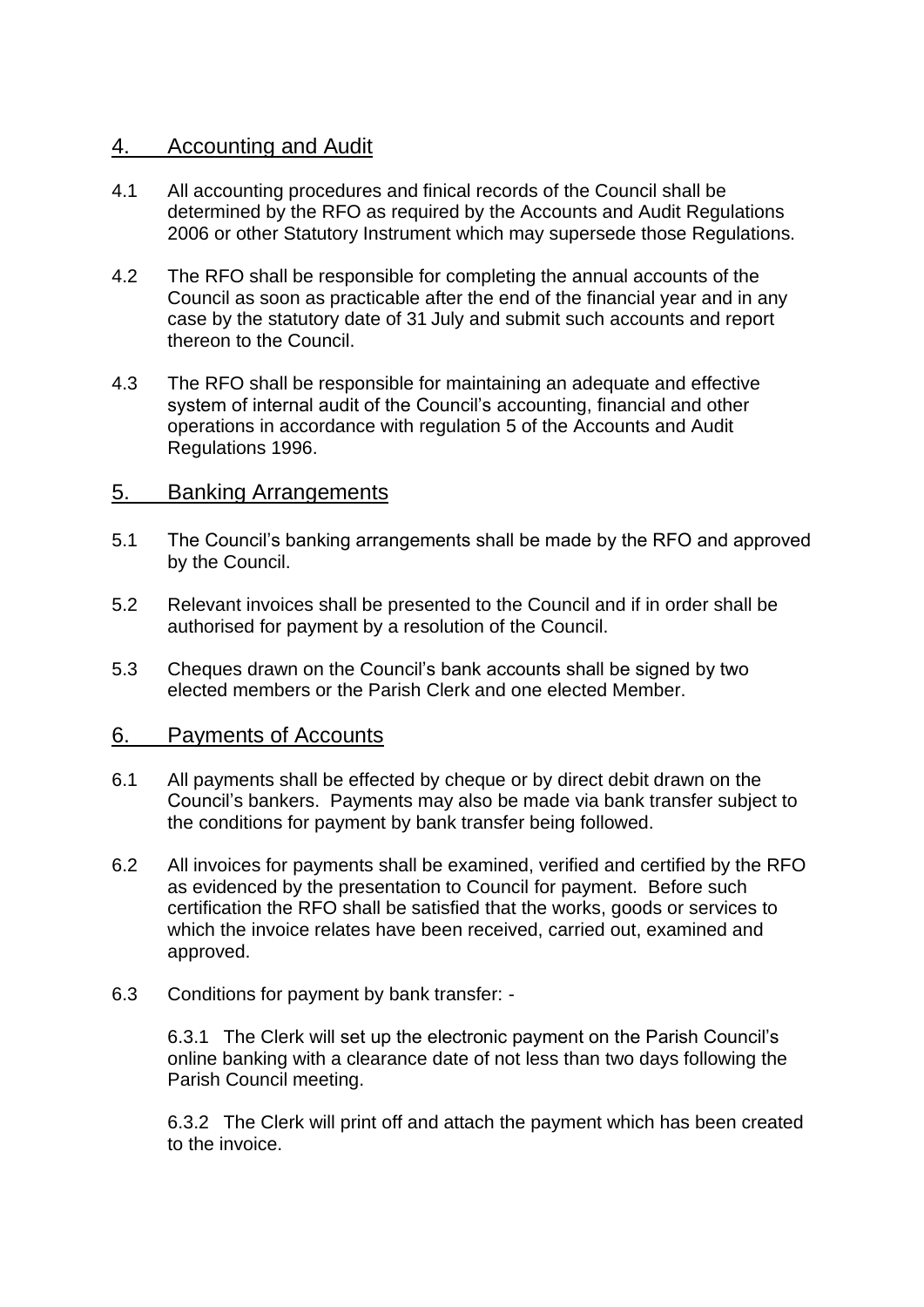6.3.3 The Councillor responsible for checking invoices for compliance and one other Councillor will check the payment against the invoice and sign the payment.

6.3.4 If a payment is incorrect the Parish Clerk will cancel the payment, create a new payment and, subject to the Council's approval, submit to the same two Councillors for checking and approval.

#### 7. Loans and Investments

- 7.1 All loans and investments shall be negotiated by the RFO in the name of the Council after approval by the Council and shall be for a set period of time in accordance with the Council policy.
- 7.2 All investments of money under the control of the Council shall be in the name of the Council.
- 7.3 All borrowings shall be in the name of the Council.
- 7.4 All investment certificates and other documents relating thereto shall be retained in the custody of the RFO.

#### 8. Income

- 8.1 The collection of all sums due to the Council shall be the responsibility of and under the supervision of the RFO.
- 8.2 Any bad debts shall be reported to the Council.
- 8.3 All sums received on behalf of the Council shall be banked with such frequency as the RFO considers necessary.

#### 9. Contracts

- 9.1 An invitation to tender shall state the general nature of the intended work or service to be provided and shall be required to be delivered in sealed envelopes. All tenders for the same work shall be opened at the same time by such persons as the Council may direct.
- 9.2 The Council shall decide from time to time a financial limit for work to be carried out or service provided above which tenders shall be sought.
- 9.2 The Council shall not be obliged to accept the lowest of any tender.
- 10. Insurance
- 10.1 The RFO shall be responsible for effecting all insurance and negotiating all claims against the Council's insurers.